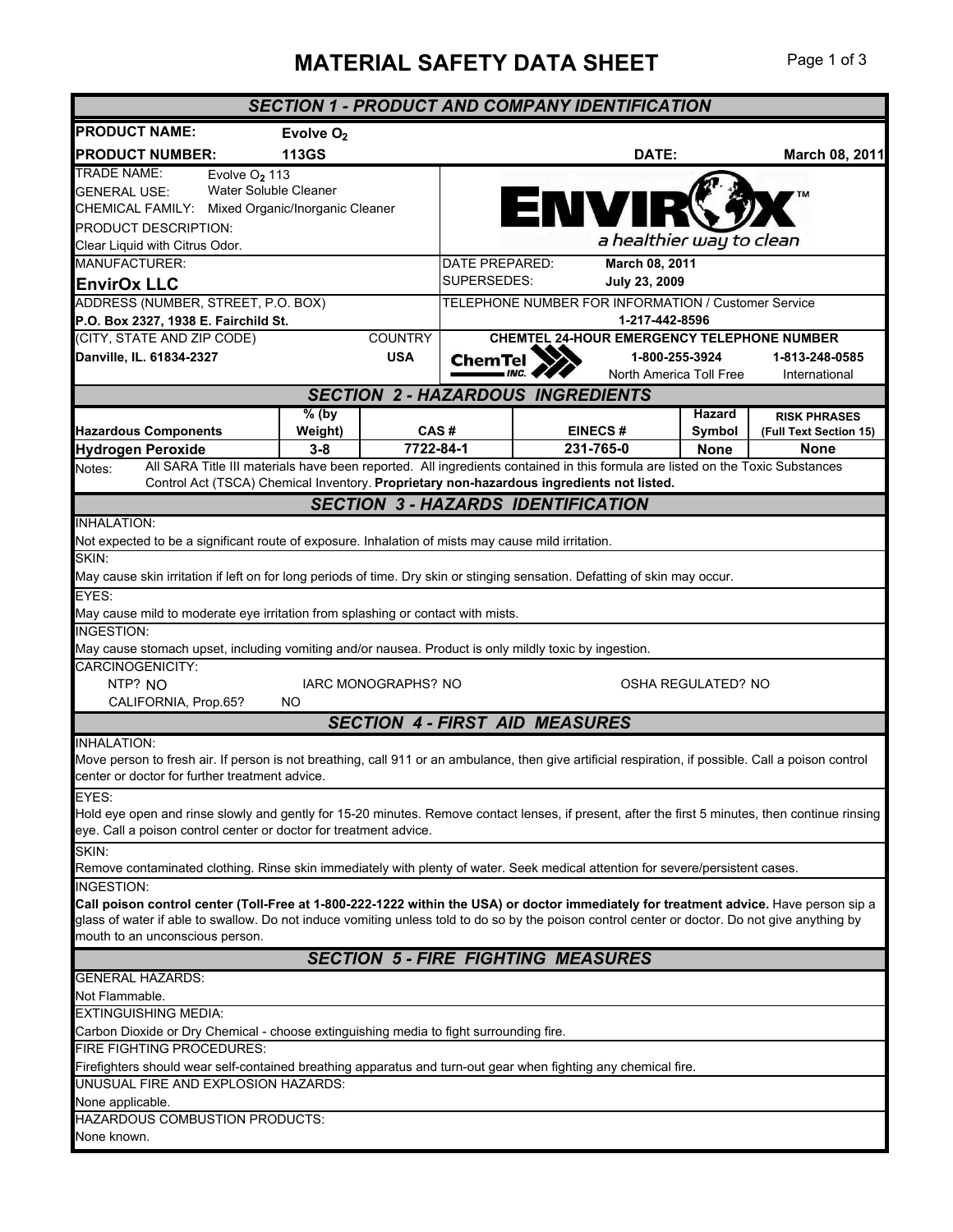## **MATERIAL SAFETY DATA SHEET** Page 2 of 3

| <b>PRODUCT NAME:</b>                                                                                                                             | Evolve $O2$     |           |                                                                            |                                                   |             |              |                                         |                |
|--------------------------------------------------------------------------------------------------------------------------------------------------|-----------------|-----------|----------------------------------------------------------------------------|---------------------------------------------------|-------------|--------------|-----------------------------------------|----------------|
| <b>PRODUCT NUMBER:</b>                                                                                                                           | <b>113GS</b>    |           |                                                                            |                                                   | DATE:       |              |                                         | March 08, 2011 |
|                                                                                                                                                  |                 |           | <b>SECTION 6 - ACCIDENTAL RELEASE MEASURES</b>                             |                                                   |             |              |                                         |                |
| STEPS TO BE TAKEN IN CASE MATERIAL IS RELEASED OR SPILLED:                                                                                       |                 |           |                                                                            |                                                   |             |              |                                         |                |
| Do not flush large quantities of material into sewers or bodies of water. Use absorbent to trap spilled material, then place in waste container. |                 |           |                                                                            |                                                   |             |              |                                         |                |
| Small spills (less than a gallon) can be flushed into a sanitary sewer with plenty of water.                                                     |                 |           |                                                                            |                                                   |             |              |                                         |                |
|                                                                                                                                                  |                 |           | <b>SECTION 7-HANDLING AND STORAGE</b>                                      |                                                   |             |              |                                         |                |
| PRECAUTIONS TO BE TAKEN IN HANDLING AND STORAGE:                                                                                                 |                 |           |                                                                            |                                                   |             |              |                                         |                |
| Store indoors; Store below 120°F, avoiding temperature extremes. Do not store with incompatible materials (see Section 10).                      |                 |           |                                                                            |                                                   |             |              |                                         |                |
|                                                                                                                                                  |                 |           |                                                                            |                                                   |             |              |                                         |                |
|                                                                                                                                                  |                 |           | <b>SECTION 8 - EXPOSURE CONTROLS / PERSONAL PROTECTION</b><br><b>NIOSH</b> |                                                   |             | <b>ACGIH</b> | <b>OSHA</b>                             |                |
| HAZARDOUS COMPONENTS                                                                                                                             | TWA ppm         | TWA mg/m3 | STEL ppm<br>STEL mg/m3                                                     |                                                   | TLV/TWA ppm | TWA mg/m3    | TWA ppm                                 | PEL mg/m3      |
| <b>Hydrogen Peroxide</b>                                                                                                                         | 1               | 1.4       | 75 IDLH                                                                    |                                                   | 1           |              | 1                                       | 1.4            |
| PERSONAL PROTECTION                                                                                                                              |                 |           |                                                                            |                                                   |             |              |                                         |                |
| <b>RESPIRATORY PROTECTION:</b>                                                                                                                   |                 |           |                                                                            |                                                   |             |              |                                         |                |
| Local Exhaust Ventilation is OK. NIOSH/OSHA approved respirators may be used if respiratory irritation occurs.                                   |                 |           |                                                                            |                                                   |             |              |                                         |                |
| <b>PROTECTIVE GLOVES:</b>                                                                                                                        |                 |           |                                                                            |                                                   |             |              |                                         |                |
| Impervious protective gloves are recommended - especially for sustained contact. Neoprene is a good choice for glove material.                   |                 |           |                                                                            |                                                   |             |              |                                         |                |
| <b>EYE PROTECTION:</b>                                                                                                                           |                 |           |                                                                            |                                                   |             |              |                                         |                |
| Safety glasses with side shields are recommended where a splash hazard exists and as a good industrial practice.                                 |                 |           |                                                                            |                                                   |             |              |                                         |                |
| OTHER PROTECTIVE CLOTHING OR EQUIPMENT:                                                                                                          |                 |           |                                                                            |                                                   |             |              |                                         |                |
| Not generally required. An impervious apron is suggested for situations where a splash hazard exists.                                            |                 |           |                                                                            |                                                   |             |              |                                         |                |
| <b>WORK / HYGIENIC PRACTICES:</b>                                                                                                                |                 |           |                                                                            |                                                   |             |              |                                         |                |
| Wash hands with soap and water after contact. Use emollient cleanser for mild dryness of skin.                                                   |                 |           |                                                                            |                                                   |             |              |                                         |                |
|                                                                                                                                                  |                 |           | <b>SECTION 9- PHYSICAL AND CHEMICAL PROPERTIES</b>                         |                                                   |             |              |                                         |                |
| <b>APPEARANCE AND ODOR</b>                                                                                                                       |                 |           | <b>VAPOR PRESSURE</b>                                                      |                                                   |             |              |                                         |                |
| <b>Clear Liquid with Citrus Odor.</b>                                                                                                            |                 |           | <b>NE</b>                                                                  |                                                   |             |              |                                         |                |
| þН                                                                                                                                               |                 |           | SPECIFIC GRAVITY (WATER = 1)                                               |                                                   |             |              |                                         |                |
| 3.3± 0.5%<br><b>BOILING POINT / BOILING RANGE</b>                                                                                                |                 |           | 1.019<br><b>SOLUBILITY IN WATER</b>                                        |                                                   |             |              |                                         |                |
| 212°F                                                                                                                                            |                 |           | <b>Completely Soluble.</b>                                                 |                                                   |             |              |                                         |                |
| <b>FLASH POINT</b>                                                                                                                               |                 |           | <b>VISCOSITY</b>                                                           |                                                   |             |              |                                         |                |
| <b>None</b>                                                                                                                                      |                 |           | <b>NA</b>                                                                  |                                                   |             |              |                                         |                |
| <b>FLAMMABLE LIMITS</b>                                                                                                                          |                 |           | VAPOR DENSITY (AIR = 1)                                                    |                                                   |             |              |                                         |                |
| LEL: NA                                                                                                                                          | UEL: NA         |           | <b>NA</b>                                                                  |                                                   |             |              |                                         |                |
| <b>AUTOIGNITION TEMPERATURE</b>                                                                                                                  |                 |           | EVAPORATION RATE (WATER = 1)                                               |                                                   |             |              |                                         |                |
| <b>NA</b>                                                                                                                                        |                 |           | <b>NA</b>                                                                  |                                                   |             |              |                                         |                |
|                                                                                                                                                  |                 |           | <b>SECTION 10 - STABILITY AND REACTIVITY</b>                               |                                                   |             |              |                                         |                |
| <b>STABILITY</b>                                                                                                                                 | <b>STABLE</b>   | X         | CONDITIONS TO AVOID:                                                       |                                                   |             |              |                                         |                |
|                                                                                                                                                  |                 |           | <b>Temperature Extremes</b>                                                |                                                   |             |              |                                         |                |
| INCOMPATIBILITY (MATERIALS TO AVOID):                                                                                                            |                 |           |                                                                            |                                                   |             |              |                                         |                |
| Strong oxidizers, permanganates, reducing agents, acids.                                                                                         |                 |           |                                                                            |                                                   |             |              |                                         |                |
| <b>HAZARDOUS DECOMPOSITION OR BYPRODUCTS:</b>                                                                                                    |                 |           |                                                                            |                                                   |             |              |                                         |                |
| None known                                                                                                                                       |                 |           |                                                                            |                                                   |             |              |                                         |                |
| HAZARDOUS POLYMERIZATION:                                                                                                                        |                 |           | <b>CONDITIONS TO AVOID:</b>                                                |                                                   |             |              |                                         |                |
| Will not occur.                                                                                                                                  |                 |           | None related to polymerization.                                            |                                                   |             |              |                                         |                |
|                                                                                                                                                  |                 |           | <b>SECTION 11 - TOXICOLOGICAL INFORMATION</b>                              |                                                   |             |              |                                         |                |
| <b>Hazardous Components</b>                                                                                                                      | CAS#<br>EINECS# |           |                                                                            | LD50 of Ingredient<br>(Specify Species and Route) |             |              | LC50 of Ingredient<br>(Specify Species) |                |
|                                                                                                                                                  | 7722-84-1       |           | Oral, rat: LD50 = 376 mg/kg;                                               |                                                   |             |              | Inhalation, rat: $LCS0 = 2000$ mg/m3    |                |
| <b>Hydrogen Peroxide</b>                                                                                                                         | 231-765-0       |           | Oral, mouse: LD50 = 2000 mg/kg                                             |                                                   |             |              |                                         |                |
|                                                                                                                                                  |                 |           | <b>SECTION 12 - ECOLOGICAL INFORMATION</b>                                 |                                                   |             |              |                                         |                |
| No ecological information is available for this blended product; it is known to be biodegradable, however, based on the ingredients used in its  |                 |           |                                                                            |                                                   |             |              |                                         |                |
| manufacture. Product contains no Priority Pollutants under the Clean Water Act.                                                                  |                 |           |                                                                            |                                                   |             |              |                                         |                |
|                                                                                                                                                  |                 |           |                                                                            |                                                   |             |              |                                         |                |